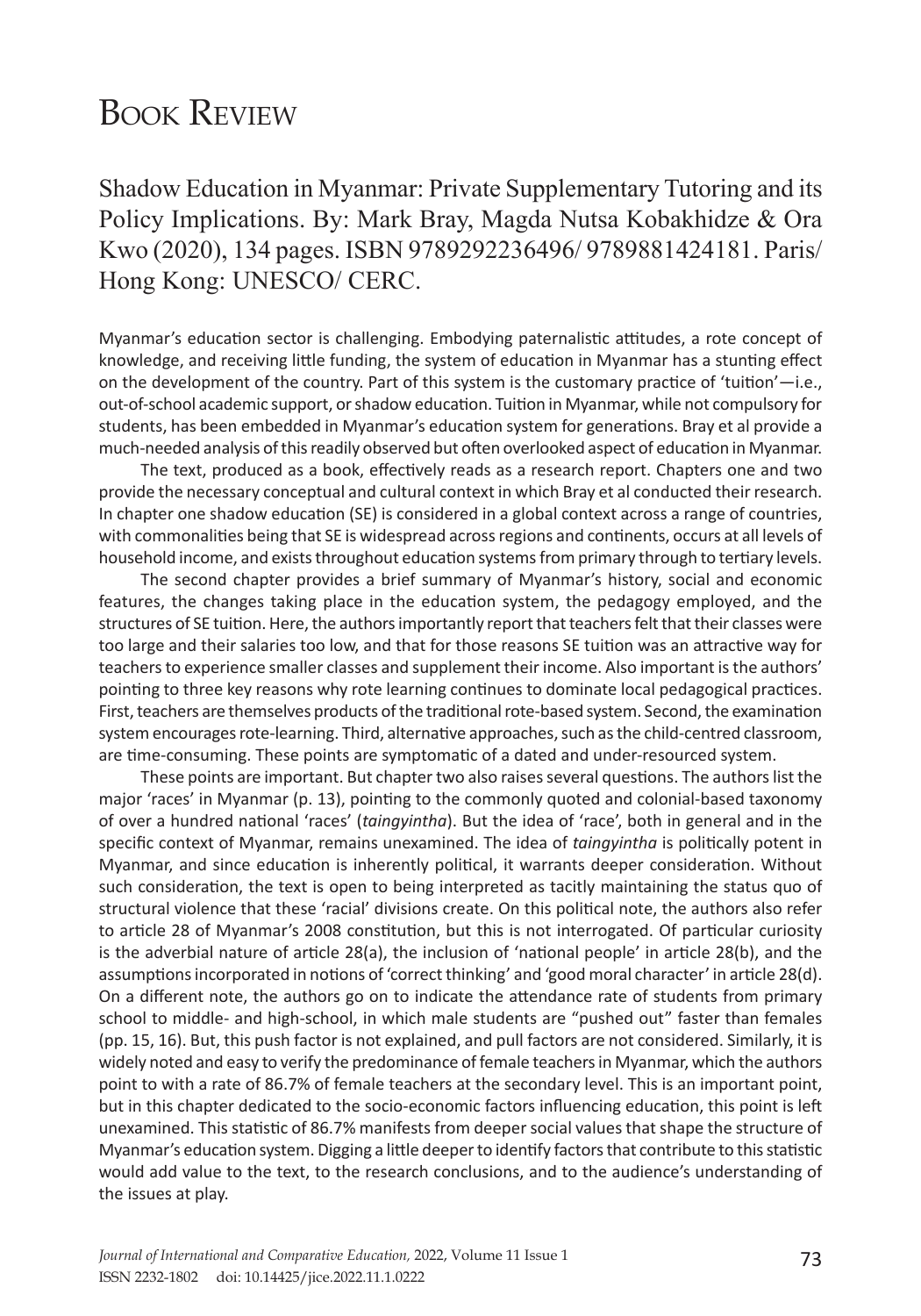Chapter three outlines the methods used in the research. The research used a stratified random sampling design sourcing both quantitative and qualitative data sets. Stratification proceeded according to administrative levels, starting from a list of schools at the Regional (Yangon) level, through District to Township levels, after which schools were then randomly chosen. At the level of schools, sampling of respondents then became a matter of convenience. At this point, it is worth noting that the scope of the research was limited to the Yangon Region. The stated reason for this is that SE is apparently less common in rural and remote locations. This reason is supported by prior research that employed a purposive sampling approach and is thus not generalisable, and on 'informal evidence' that is equally unable to be generalised. With the supporting reason in question, it is then unfortunate that the geographical scope of the research was limited to Yangon Region. This Region contains the country's major commercial metropolis and is not representative of the country since approximately 70% of Myanmar's population live in rural areas and 30% in urban areas, while in Yangon this number is effectively inverted with 70% of Yangon Region living in urban areas and 30% in rural areas. This, together with multidimensional poverty being least prevalent in Yangon Region and most prevalent in rural States and Regions, causes this reader to question the ability of the research to have implications for other parts of the country.

Chapter four provides a platform for students and parents to share their voices. There are two notable virtues to this chapter. First, the streaming system (science or arts stream) used in Myanmar's basic education schooling is explicitly identified, as is the levels used in year groups, ranging from 'A' for the highest to 'K' for the lowest. The rate of SE tuition is unsurprisingly found to be most frequent for students in the highest levels and less frequent for students in the lower levels. This tends to make it difficult for students to climb the academic ladder. Second, the chapter is studded with numerous extended quotations from respondents, which together paint a vivid picture of students' and parents' experiences of SE in Myanmar. Qualitative insights such as this add value to the research and the broader literature.

Chapter five moves on to teachers' perspectives. "[F]ew teachers can afford their living expenses without tuition" (p. 61) remarks one principal. This is common knowledge in Myanmar, and is confirmed by 79.3% of teacher respondents in the authors' research. Close to two-thirds of teachers report that they do not encourage rote learning, though this practice remains widespread as a traditional teaching method, especially in rural areas. Interestingly, a good portion (40%) of teachers felt that SE tuition "encouraged critical thinking about cause and effect" (p. 66). However, critical thinking has long been a buzzword in Myanmar, though with relatively little understanding of its logical and evidence-based dimensions. It would be interesting to read the Burmese translation used for 'cause and effect' to gauge any connotations and if it was conceptually related to the Burmese Buddhist notion of *kan* (karma). A particular curiosity is the line of questioning involving teachers' "perceptions of principal's attitudes" (pp. 71, 108). The primary data collected here is the respondent's speculative interpretation of another's attitude. It is unsurprising to find a disparity between teachers and students regarding this question, which the authors account for by way of an equally speculative modal verb on three occasions. For this reader, it is unclear what value this speculative data provides.

Chapter six shifts focus to policy implications. The authors note that community dialogue and public participation are key to developing alternative practices that reduce the negative impact of SE tuition and strengthen the learning outcomes of the regular classroom (p. 77). To that end, the authors mention that "the public should pay some collective attention to interrelationships between sectors and ensure that teachers receive needed support" (p. 93). This is a reasonable recommendation, but the context of Myanmar makes it difficult in reality. Civic support networks are strong in Myanmar, but the public sphere is weak, and it is the public sphere and communicative action that is required for the kind of attention the authors refer to. The authors' observation is followed-up in practical terms by focusing on school principals as education team leaders and policy mediators. Yet, in Myanmar school heads (principals or rectors) will typically conform to the